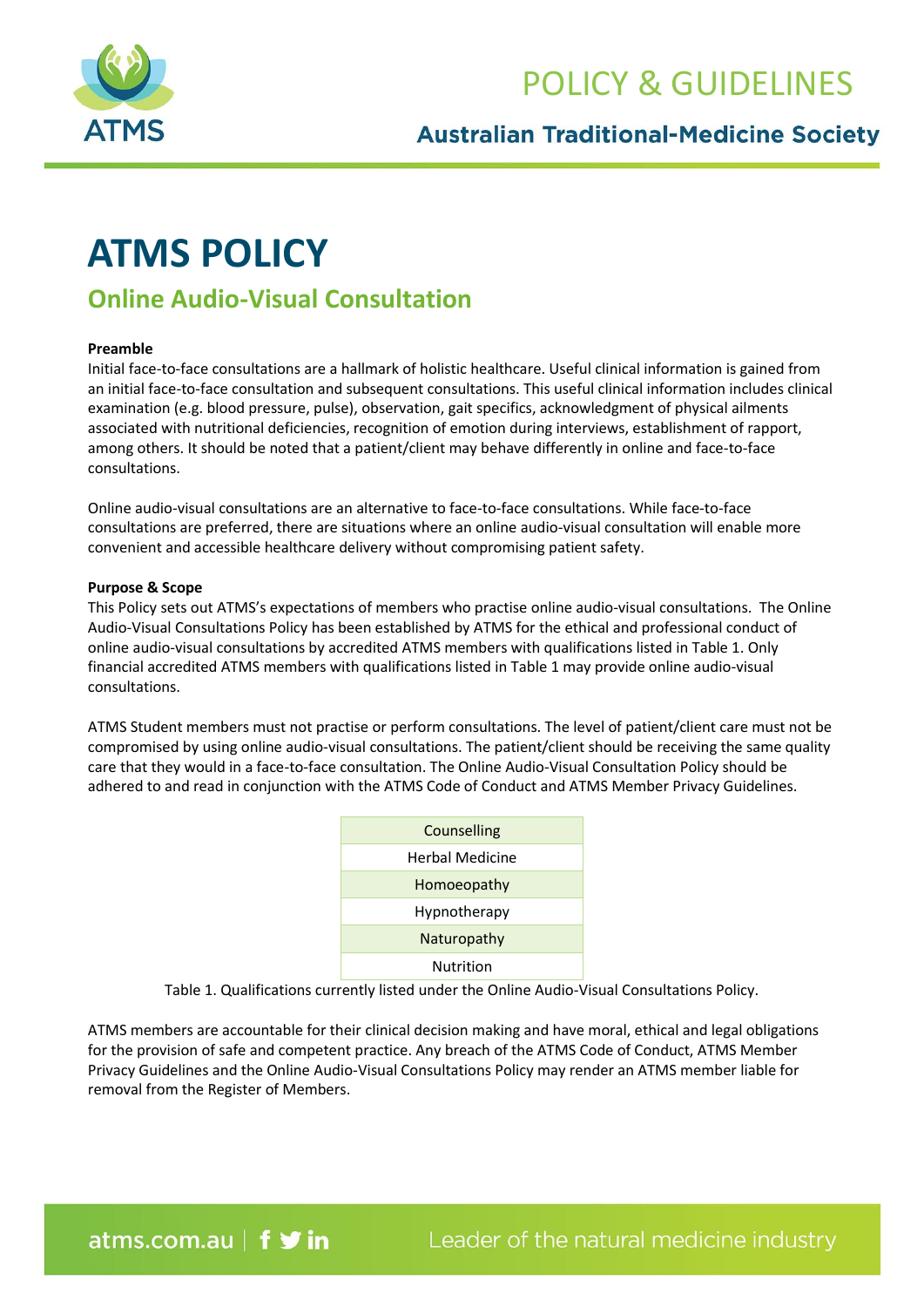#### **Definition**

Online Audio-Visual Consultation are a way to provide or assist in the provision of patient/client care at a distance using information and communication technologies including Skype, Lync, TeleHealth and TeleMedicine.

#### **Online Audio-Visual Consultation Requirements**

#### **1. General**

- 1.1. Practitioners always act in the patient's best interest.
- 1.2. Practitioners conduct themselves ethically and professionally at all times and demonstrate the highest level of professional and ethical care to patients.
- 1.3. Practitioners recognise their limitations and recognise the competence of other healthcare professionals, and when indicated, recommend that additional opinions and services be sought.
- 1.4. Practitioners treat all patients with respect, and do not engage in any form of exploitation for personal advantage whether financial, physical, sexual, emotional, religious or for any other reason.
- 1.5. Practitioners respect an individual's autonomy, needs, values, culture and vulnerability in the provision of online audio-visual consultations.
- 1.6. In the exercise of care of the patient during online audio-visual consultations, the practitioner shall not misrepresent or misuse their skill, ability or qualification.
- 1.7. Practitioners maintain patients'/clients' privacy and confidentiality when collecting, using or disclosing personal health information. All patient/client records must be maintained in line with existing legislation in each State or Territory. Therefore, adequate electronic storage space and paper filing systems (e.g. hardcopy files, printouts of emails) must be up to date, clear, accurate and secure.
- 1.8. Practitioners must adhere to all of the requirements of the ATMS Code of Conduct and State, Territory and Federal law within the scope of their practice.

#### **2. Prior To The Online Audio-Visual Consultation**

- 2.1. The practitioner must obtain the patient's/client's informed consent, or the parent's/guardian's consent in the case of a patient under the age of 18 years, to obtain, use, disclose, record and transmit information. The consent must be in writing (eg. via email) before undertaking any aspect of the online audio-visual consultation and kept in the patient/client file. In the event of the online audio-visual consultation involving a person under the age of 18 years, a parent/guardian must be present during the entire consultation. The process of obtaining consent enables the person to be informed of their rights regarding information provided.
- 2.2. Adequate internet connectivity is required to support audio and video quality for consultation purposes. The practitioner must ensure they have appropriate technology (e.g. password protected computer, internet access and connection) to conduct the online audio-visual consultation. The practitioner must use internet antivirus and security software and other technical security to secure patient confidentiality.
- 2.3. The patient/client will be asked to provide their name, address and date of birth. Confirmation of the identity of the patient/client must be verified to the practitioner's satisfaction (e.g. copy of Driver's Licence) before the online audio-visual consultation is provided.

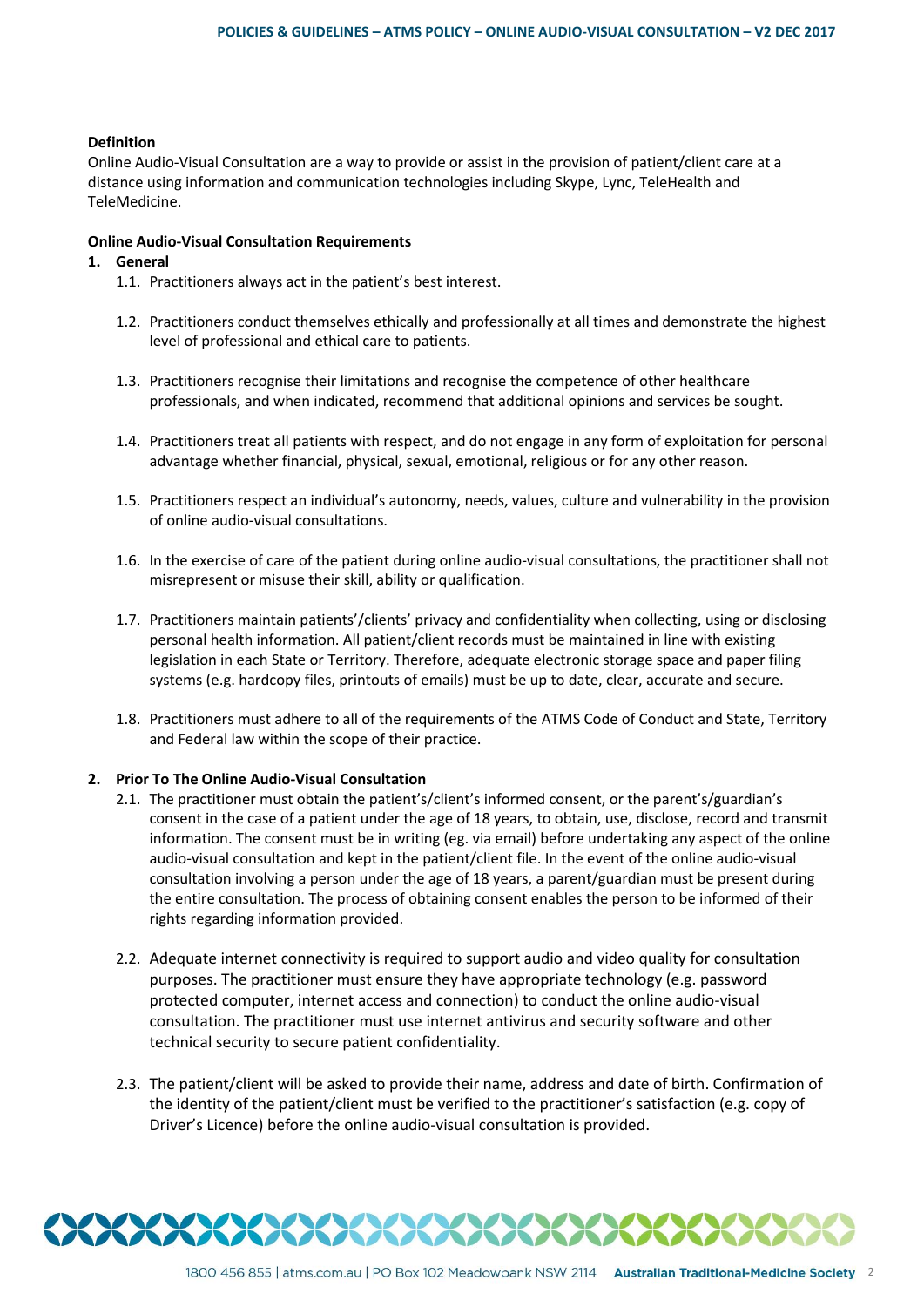- 2.4. The practitioner must confirm that they have made every effort to protect the patient/client privacy and have not recorded the online audio–visual consultation unless the patient gives prior consent. If prior consent is granted, the recording/s of the consultations must fulfil the requirements of the Privacy Act.
	- 2.4.1. If a patient/client requests, the original recordings and all copies are to be returned to the patient/client, or their estate, according to the Privacy Act, or by request.
- 2.5. The practitioner must advise patients/clients that they are not authorised to make any recordings of the online audio-video consultation.
- 2.6. The practitioner must determine, to the best of their ability and in accordance with their scope of practice, the appropriateness for each patient/client to receive the online audio-visual consultation prior to the first consultation and subsequent consultations. In the event of a change in the appropriateness of the online audio-visual consultation, a face-to-face consultation should be organised for further evaluation with the primary care practitioner or another practitioner if required.
- 2.7. The practitioner must determine how comfortable the person is with using this form of consultation prior to the online audio-visual consultation taking place. The patient's/client's experience and comfort with the use of audio-visual equipment and computers will be variable and impact on their likelihood to embrace the concept of using online audio-visual technology. It has been shown that commitment by the health care professional to actively support and encourage the patient/client in the early stages of the introduction of the technology is vital for long term success.
- 2.8. Active and reflective listening skills are considered fundamental to the use of online audio-visual consultations. This is to ensure all relevant information is obtained from the patient/client (or parent/guardian if the patient/client is under the age of 18 years) and is interpreted, to assist the patient/client to articulate their needs/health issues to the ingestive practitioner (Table 1) or counsellor.
- 2.9. The following should be discussed or identified with the patient/client prior to the initial online audio-visual consultation and subsequent consultations:
	- 2.9.1. The name, profession and organisation/location of all practitioners conducting or participating in the online audio-visual consultation.
	- 2.9.2. The patient/client in the online audio-visual consultation.
	- 2.9.3. The only parties present during the audio-visual consultation will be the patient, any support person nominated by the patient/client and the practitioner.
		- 2.9.3.1. Clinical support at the patient-end of an audio-visual consultation may be required from a face-to-face practitioner of the patient/client's own choice firstly, or as referred, and this inclusion should be noted in the patient's/client's records.
	- 2.9.4. The process of the online audio-visual consultation.
	- 2.9.5. An overview of how the technologies of the online audio-visual consultation work.

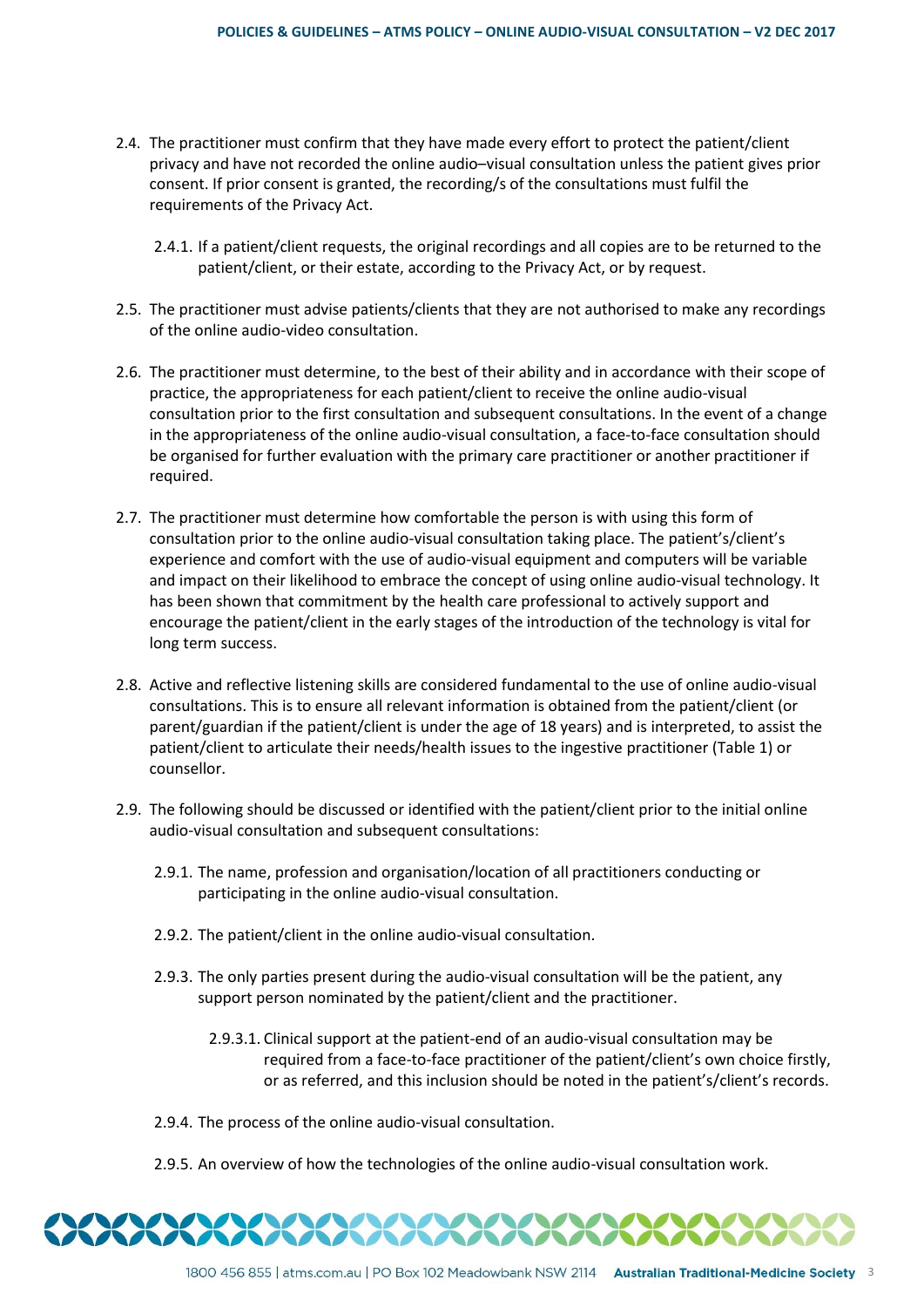- 2.9.6. The potential risks and benefits.
- 2.9.7. The choice to decline participation in the online audio-visual consultation at any time and the alternatives available (e.g. face-to-face consultation).
- 2.9.8. Acknowledgement that in the unlikely event that the patient/client does not wish to continue with the online audio-visual consultation they can end the session, but that consultation fees may still apply.
- 2.9.9. Contingency plans should technology fail or be insufficient during the online audio-visual consultation.
- 2.9.10. Protection measures for security, privacy, and confidentiality of information.
- 2.9.11. The practitioner should inform patients/clients about the cost of the consultation and any potential costs of treatment (e.g. supplements, formulas, postage). The procedure of the payment must also be noted before the online audio-visual consultation takes place.

#### **3. During The Online Audio-Visual Consultation**

- 3.1. Online audio-visual consultations can result in raised voices and transmission of sound into surrounding areas. The online audio-visual consultation must therefore be conducted in an environment that is sound-proof (e.g. a closed office) to maintain patient confidentiality.
- 3.2. All information provided or received before, during and after an online audio-visual consultation and details of all participants involved should be recorded in the patient/client's file. This information should be documented contemporaneously (during the consultation) in either hard copy or electronically, in accordance with ATMS policies and procedures. High level case-taking is essential for optimal patient/client care.
- 3.3. If at any time, the practitioner considers that assessments such as blood pressure measurement or any form of physical examination is required as part of the consultation process, the consultation must be suspended and such examination or assessment carried out face-to-face by a suitably qualified and experienced healthcare practitioner. The results of that examination or assessment can be transmitted to the practitioner in a timely manner and the consultation re-commenced or the patient/client referred to an appropriately qualified and experienced practitioner who is able to provide face-to-face clinical services.
- 3.4. At the end of the online audio-visual consultation, the total cost of the consultation and treatments (supplements, formulas) must be stated and payment from the patient/client must be arranged. Delivery/postage arrangements must also be discussed.
- 3.5. After payment, a receipt must be given and the receipt must provide details and method of consultation (e.g. Skype Consultation etc).

#### **4. After The Online Audio-Visual Consultation**

- 4.1. For appropriate record of the consultation, additional documentation may be required:
	- 4.1.1. The consultation was conducted by audio-visual link.
	- 4.1.2. Patient-end location of the audio-visual consultation.

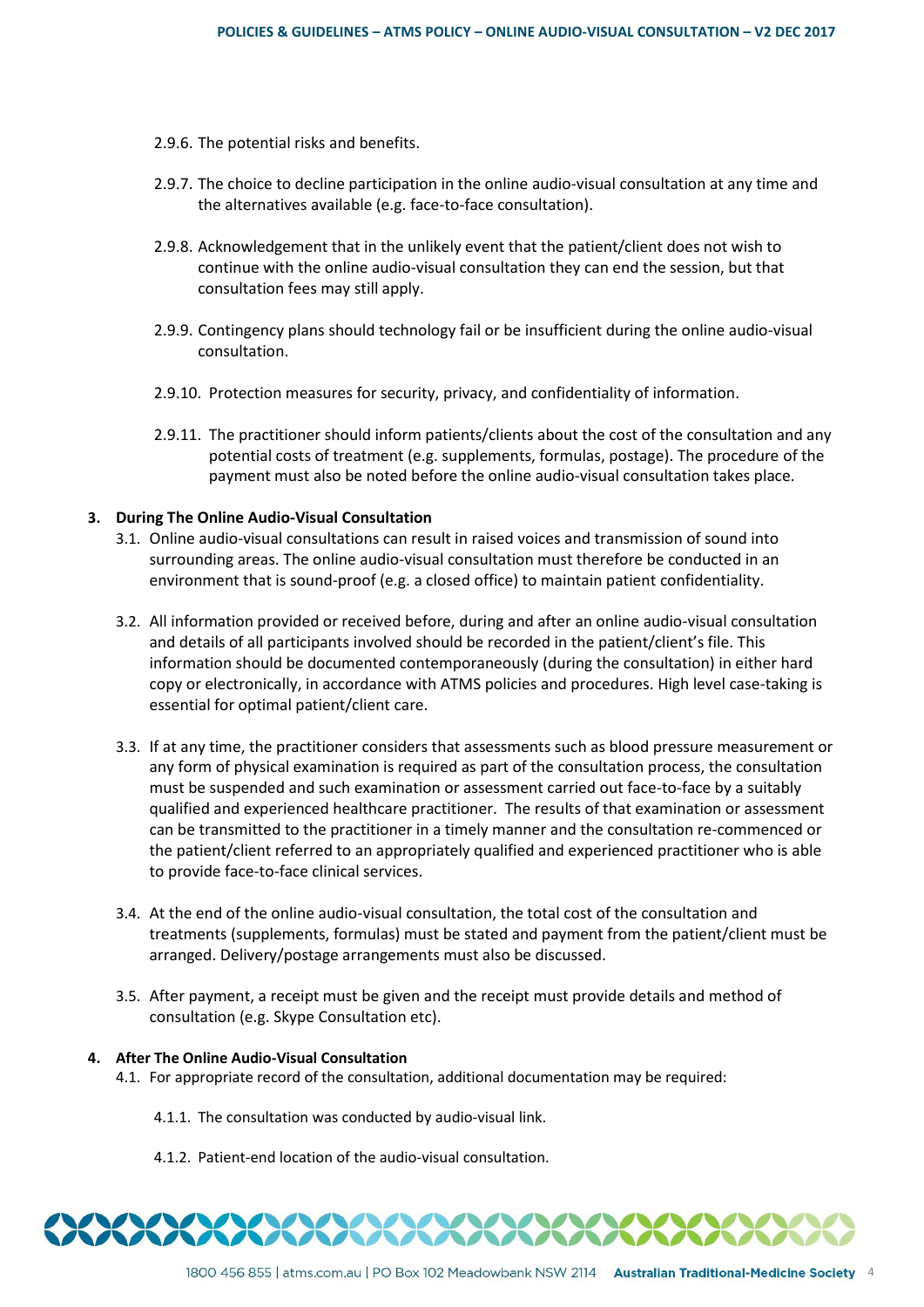- 4.1.3. Patient's/client's explicit consent to the online audio-visual consultation.
- 4.1.4. Persons present and patient's explicit consent for other parties to be present.
- 4.1.5. Rationale for the audio-visual consultation instead of face-to-face.
- 4.1.6. Whether the consultation was an initial or follow-up consultation.
- 4.1.7. Diagnosis and outcome of the consultation and the agreed procedures and medications as indicated by the practitioner.
- 4.1.8. The recording of any still image during the audio-visual consultation, if any was taken.
- 4.1.9. Any period that the practitioner was not present in the room.
- 4.1.10.Any technical malfunctions during the audio-visual consultation including poor image or voice quality.
- 4.2. The patient file must be stored securely, as per ATMS Policy and Guidelines.
- 4.3. The clinical effectiveness of the online audio-visual consultation should be evaluated and include the following:
	- 4.3.1. The appropriateness of the consultation and of the service delivered.
	- 4.3.2. The information provided during the consultation.
	- 4.3.3. Any referrals made.
	- 4.3.4. The patient/client's safety.
	- 4.3.5. Acceptability of the online audio-visual consultation.
	- 4.3.6. The patient/client's and practitioner's experience.
	- 4.3.7. Satisfaction with the process or service.
	- 4.3.8. Reviews of any complications and poor outcomes for the patient/client.
- 4.4. Delivery or postage of supplements or formulas must be organised.
- 4.5. Make appropriate arrangements to follow the progress of the patient/client.
- 4.6. There may be a time when a face-to-face consultation is required to assess clinical signs, such as blood pressure, and therefore may need to be arranged as a subsequent consultation.

#### **Cultural Respect**

Practitioners should be mindful of cultural needs and preferences prior to and during online audio-visual consultations in particular about personal images and the recording of personal images.